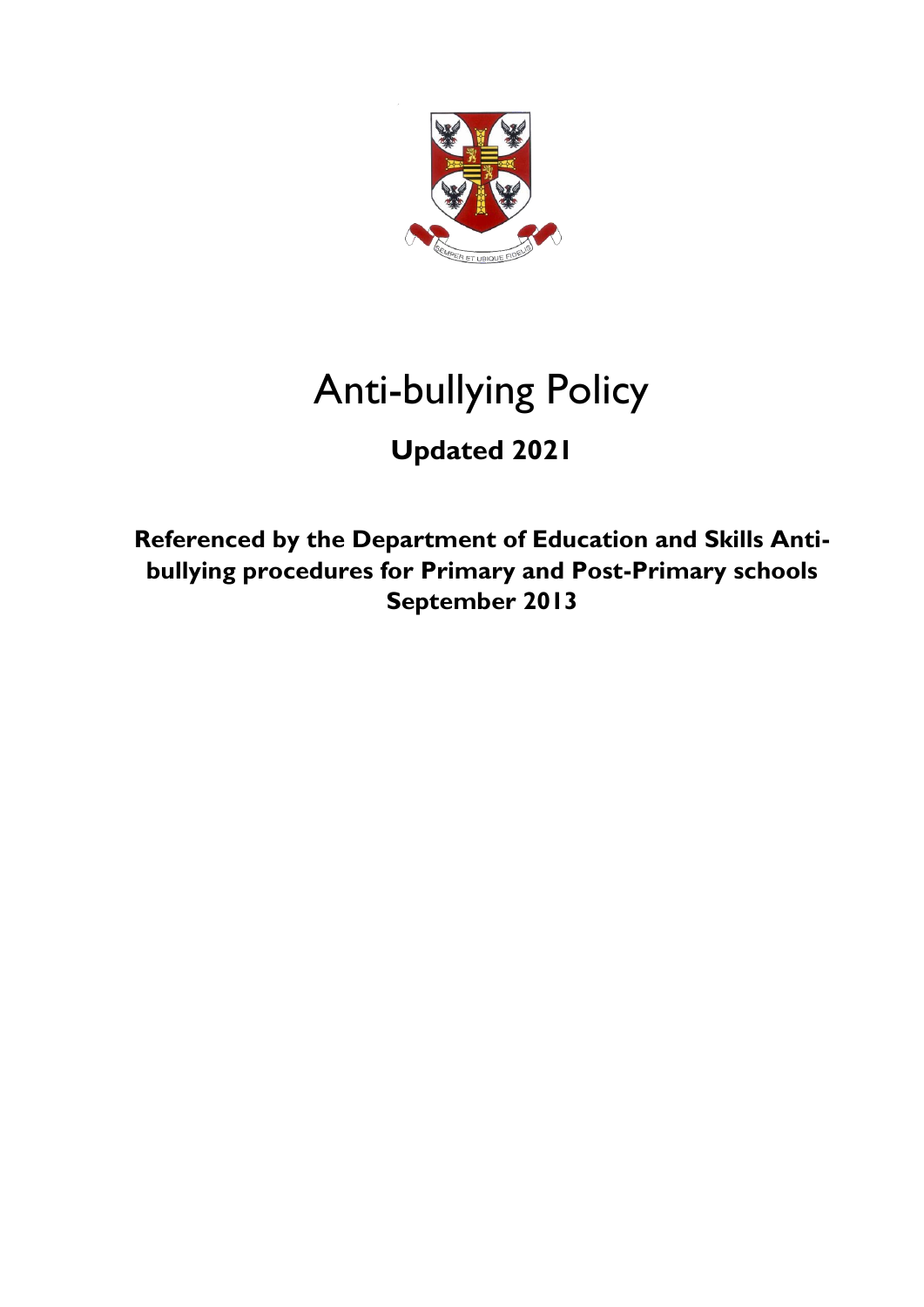## 1. Introduction

In accordance with the requirements of the Education (Welfare) Act 2000 and the code of behaviour guidelines issued by Tusla (formerly the NEWB), the Board of Management of Gonzaga College SJ has adopted the following anti-bullying policy within the framework of the school's overall code of behaviour. This policy fully complies with the requirements of Circular 0045/2013 entitled *Anti-Bullying Procedures for Primary and Post-Primary Schools* published by the Department of Education and Skills in September 2013.

## 2. Commitment

The Board of Management recognises the very serious nature of bullying and the negative impact that it can have on the lives of students and is therefore fully committed to the following key principles of best practice in preventing and tackling bullying behaviour which includes:

- A positive school culture and climate which
	- o is welcoming of difference and diversity and is based on inclusivity;
	- o encourages students to disclose and discuss incidents of bullying behaviour in a nonthreatening environment; and
	- o promotes respectful relationships across the school community;
- Effective leadership;
- A school-wide approach;
- A shared understanding of what bullying is and its impact;
- Implementation of education and prevention strategies (including awareness-raising measures) that build empathy, respect and resilience in pupils; and explicitly address the issues of cyberbullying and identity-based bullying including, in particular, homophobic and transphobic bullying.
- Effective supervision and monitoring of pupils;
- Supports for staff;
- Consistent recording, investigation and follow up of bullying behaviour (including use of established intervention strategies); and
- On-going whole-school evaluation of the effectiveness of the anti-bullying policy.

## 3. Vision, Aims and Objectives

Gonzaga College SJ seeks to develop a school community based on mutual respect, love and service. This imposes a responsibility on every member of the community at every point of interaction – student to student, teacher to student, student to teacher, teacher to teacher. This responsibility is asked of every person who is associated with the life of the school.

Our aim is to develop a framework for dealing with bullying in a comprehensive and holistic way within the overall code of behaviour of Gonzaga College SJ. It will create an atmosphere where everyone can feel secure and comfortable in the school, something which every member of the community – teacher, student or staff member – has a right to expect.

Our objective is to:

- Raise awareness of what constitutes bullying behaviour and the emotional stress that bullying can cause
- Enable students, who feel bullied, to identify members of the community, students or adults who could support them quickly and effectively
- Encourage bystanders, teacher and coaches to intervene appropriately when required
- Manage resources to make it less likely that bullying will prevail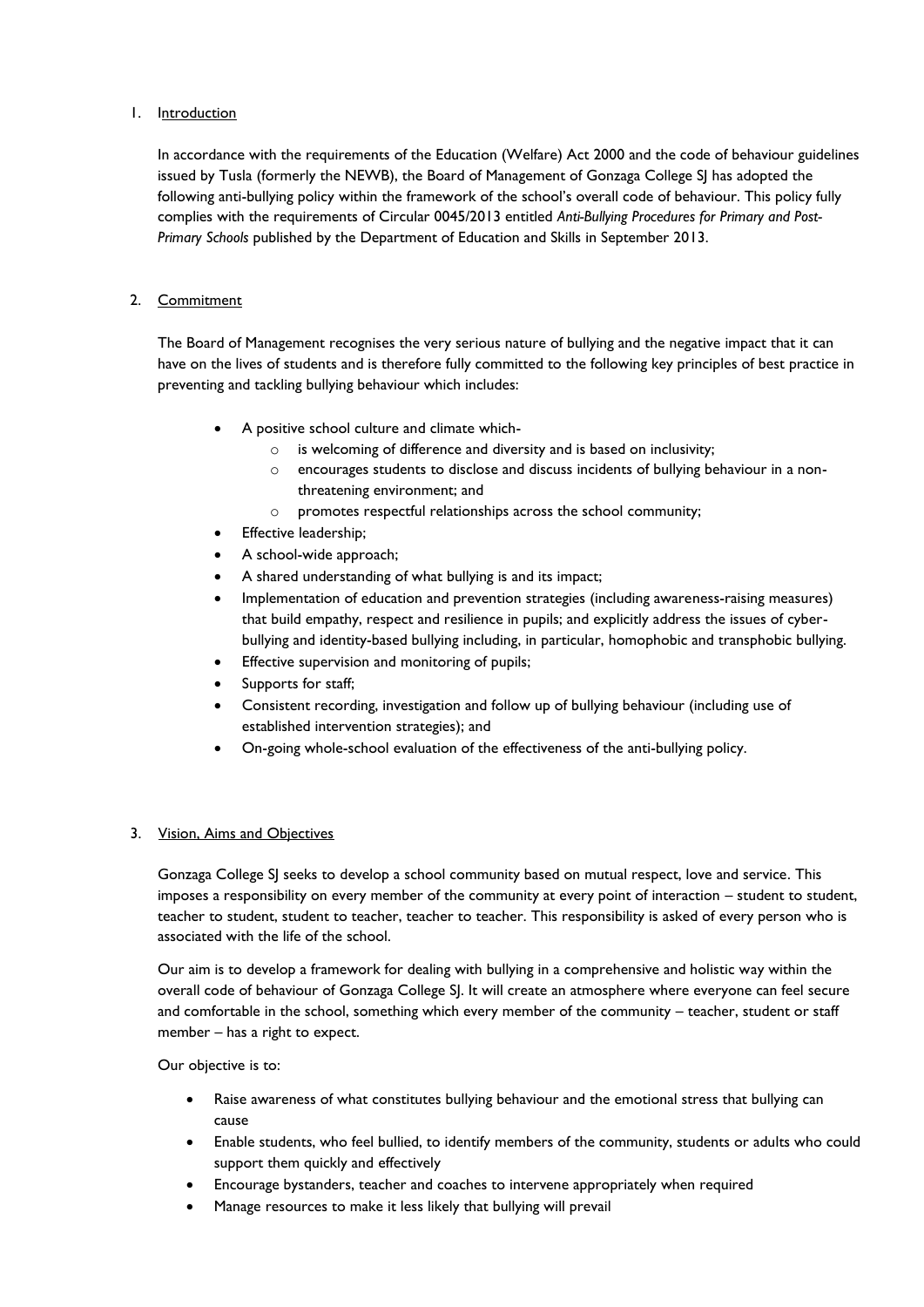- Have in place structures that will provide individual students with the opportunity to talk about bullying situations
- Deliver an 'Anti Bullying' prevention programme via SPHE/ Form Tutor
- Upskill students to deal effectively with any form of bullying they may experience
- Seek students' views on bullying issues and to respond effectively
- Implement procedures so that cases of bullying can be resolved effectively and in accordance with the victim's wishes.

## 4. Scope

The policy addresses bullying behaviour, harassment and sexual harassment. All members of the school community including external facilitators are subject to this code, particularly the following relationships:

- Student to Student
- Student to any Staff member
- Staff member to Student
- Parent to Staff member
- Staff member to Parent
- Staff member to Staff member

The policy applies outside the school if the behaviour impacts upon any person's participation in our school. It deals with negative behaviours and attitudes which arise or occur in school and which affect the progress and sense of emotional wellbeing of students or other people at the school.

The policy will apply to the following time periods/activities:

- During school time (including break times)
- Going to and from school (all methods of transport)
- During co-curricular activities
- Representing the school in and out of uniform
- School tours/trips
- Social media and messaging that has a negative impact on school life.

## 5. Bullying - a definition

In its circular, *Anti-Bullying Procedures for Primary and Post-Primary Schools,* the Department of Education and Skills defines bullying as follows:

## *"Bullying is unwanted negative behaviour, verbal, psychological or physical, conducted, by an individual or group against another person (or persons) and which is repeated over time."*

The following types of bullying behaviour are included in this definition of bullying:

- deliberate exclusion, malicious gossip and other forms of relational bullying,
- cyber-bullying and
- identity-based bullying such as homophobic bullying, racist bullying, bullying based on a person's membership of the Traveller community and bullying of those with disabilities or special educational needs.

Isolated or once-off incidents of intentional negative behaviour, including a once-off offensive or hurtful text message or other private messaging, do not fall within the definition of bullying and should be dealt with, as appropriate, in accordance with the school's code of behaviour.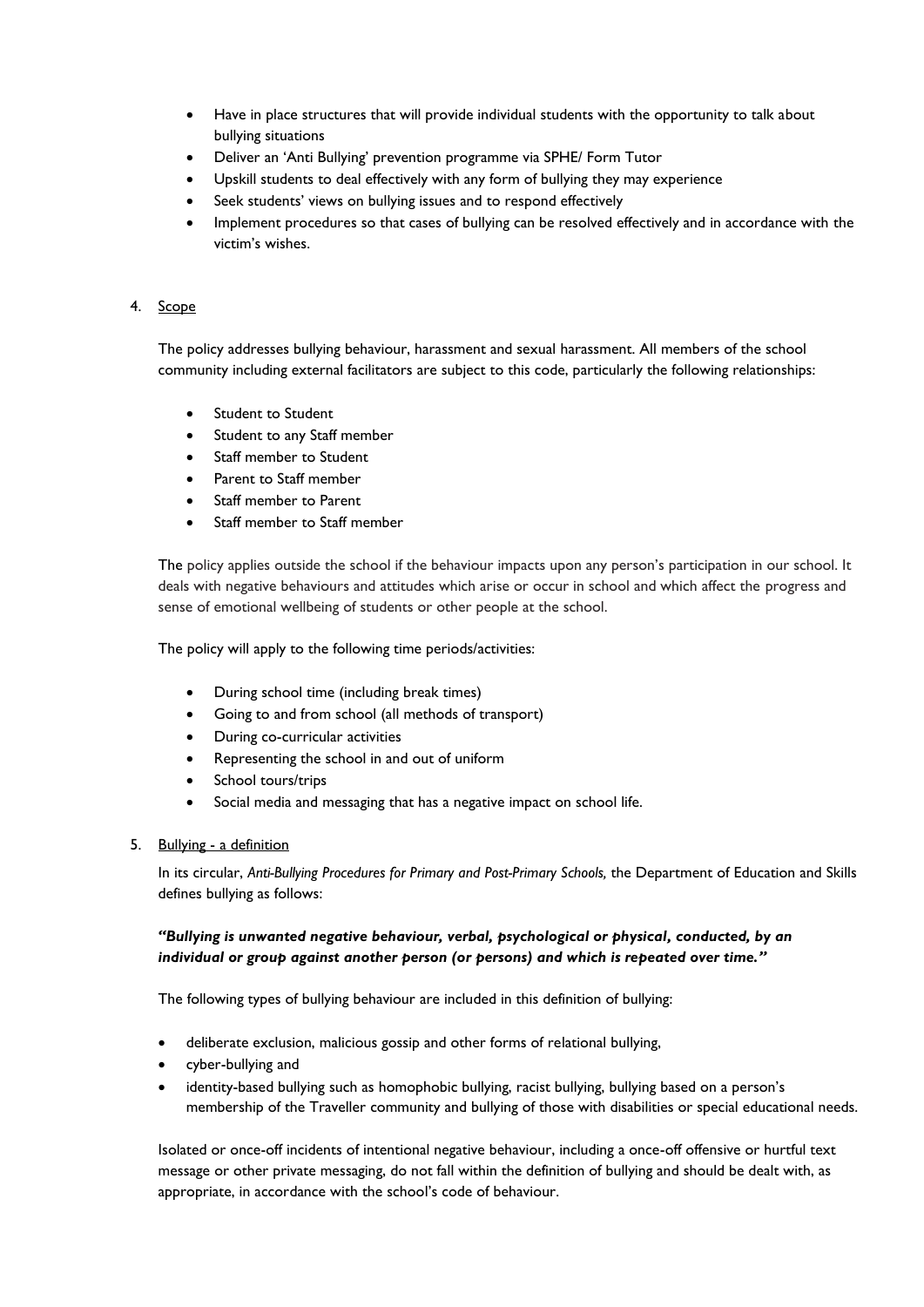However, in the context of this policy, placing a once-off offensive or hurtful public message, image or statement on a social network site or other public forum where that message, image or statement can be viewed and/or repeated by other people will be regarded as bullying behaviour.

Appendix 1 outlines additional information on different types of bullying. Bullying behaviours such as cyberbullying which break the law may be referred to the Gardaí.

For the purposes of this policy, the term bullying encompasses harassment and sexual harassment, which are defined as follows:

- **Harassment:** any form of unwanted conduct in relation to any of the nine grounds named in the equality legislation that has the purpose or effect of violating a person's dignity and creating an intimidating, hostile, degrading or offensive environment for the victim.
- **Sexual harassment:** any form of unwanted verbal, non-verbal or physical conduct of a sexual nature that has the purpose or effect of violating a person's dignity and creating an intimidating, hostile, degrading or offensive environment for the victim.

It is not bullying when:

- Students of about the same age and strength have the occasional quarrel or conflict.
- Staff offer constructive or fair criticism of a student's behaviour or work performance.

Negative behaviour that does not meet this definition of bullying will be dealt with in accordance with the school's code of behaviour.

6. Reporting

Anyone who is concerned about suspected or alleged bullying may report it by:

- Directly approaching any member of staff with whom the student feels comfortable
- Speaking to their Form Tutor or Year Head
- Making an appointment with or dropping into to see the Guidance Counsellor
- Meeting with Director of Ignatian Formation
- Speaking to the Headmaster or Deputy Principal
- Sharing it with another student e.g. prefect, classmate or year group member and reporting it to any of the above
- Getting a friend or parent to report it to the school office, Year Head, Form Tutor or Teacher on their behalf by phone or in person
- Using the designated anti-bullying email address [antibullying@gonzaga.ie](mailto:antibullying@gonzaga.ie)

## 7. Strategies

Staff, Parents and students have an important role and responsibility in helping the school to prevent and address school-based bullying behaviour and to deal with any negative impact within the school of bullying behaviour that may occur elsewhere.

Bullying education and prevention strategies used at Gonzaga College SJ include:

## *7a. Publishing and Publicising an Anti-Bullying Policy*

- Excerpts from the Anti-Bullying Policy/Charter will be visible throughout the school classrooms.
- The policy will be published in the Students' and Teachers 'Journals and in the school Code of Behaviour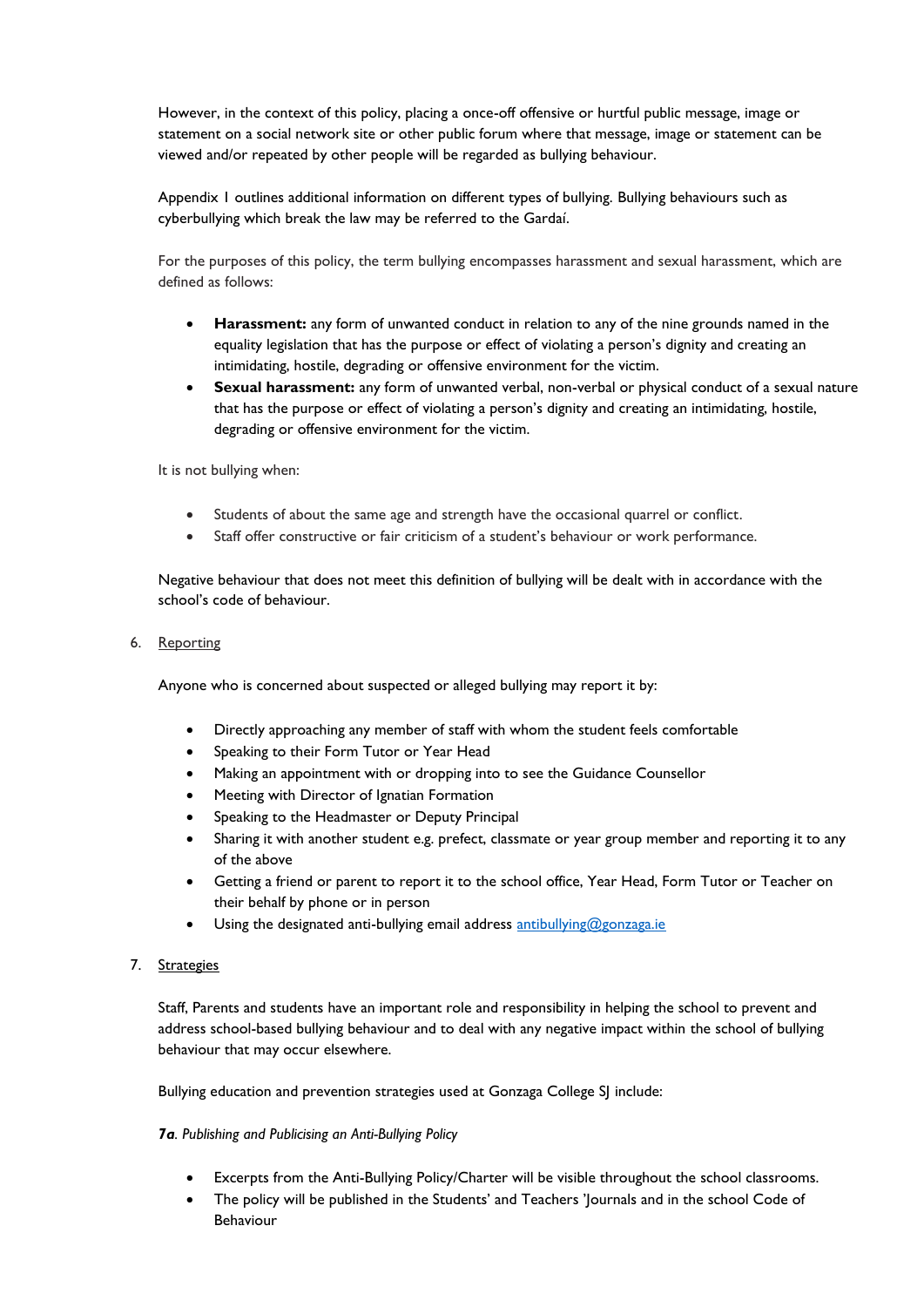• The Anti-Bullying Policy will be promoted at various occasions e.g. parents' nights, first-year enrolment and open nights

## *7b. Supervision and Monitoring*

- Students will be supervised and monitored during break times by Teachers
- Staff will be vigilant and follow the procedures as outlined in this policy as incidents arise
- Students' views will be canvassed periodically and given the opportunity to voice concerns.
- Social networking sites will continue to be banned from student use during school time. The Anti-Bullying Policy operates in conjunction with the school's Acceptable Use Policy.

## *7c. Student Involvement*

- The 6<sup>th</sup> year prefect team and other senior students will help First Year students to settle in through a process of support and mentoring.
- The Student Council will support the creation of a positive school atmosphere through the implementation of the Anti-Bullying policy.

## *7d. Inclusion of Anti Bullying Topic in Curriculum delivery*

Social, Personal and Health Education (SPHE) provides students with opportunities to develop the skills and competencies to care for themselves and others and to make informed decisions about their health, personal lives and social development. The issue of bullying is dealt within each of the three years of Junior Cycle Social, Personal and Health Education.

- The Social Personal and Health Education curriculum developed by the NCCA will also deal with issues related to bullying, including dealing with abusive behaviour and understanding the effects of homophobic bullying.
- CSPE: Linkages can be made within the "Human Dignity" and "Rights and Responsibilities" section of the curriculum that will encourage positive behaviour between students.
- The First Year Pastoral team (Year Head and Form Tutors) supports new students through an induction process
- Other links may include:
	- **Transition Year**
	- Informal curriculum e.g. co-curricular activities can assist in raising awareness of the unacceptable nature of bullying behaviour and/or incorporate a focus on promoting equality and affirming diversity.

## *7e. Link to Related School Policies*

- School policies need to be consistent with the overall School Plan. Relevant school policies in place, in development or under review should be examined by reference to the Anti-Bullying Policy and implications addressed. The following policies may be among those considered:
	- Code of Behaviour
	- Child Protection
	- Internet Safety: Acceptable Use Policy
	- Health and Safety
	- Critical Incident Policy
	- SPHE/RSE Policy
	- Guidance Programme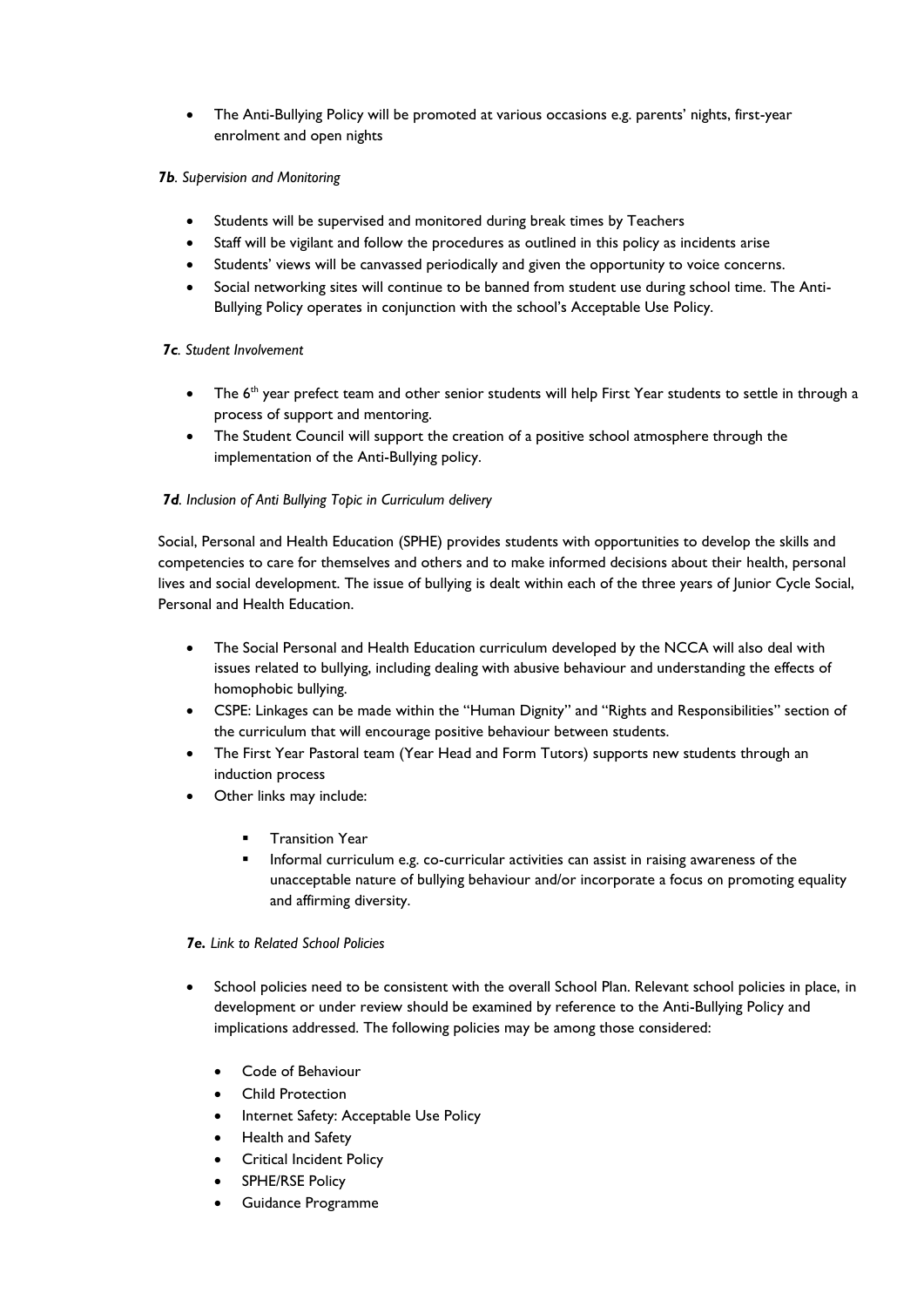- Attendance Policy
- Admissions Policy
- Induction for new staff and students
- Dignity in the Workplace
- Guidance & Pastoral Care Provision
- **SEN Policy**
- Teachers' handbook

*7f. Involving Parents/Guardians and the Wider Community*

- Awareness of the Anti-Bullying Policy will be raised on parents' nights e.g. First Year enrolment and open nights.
- There will be continued involvement with the local community to gain awareness of any existing problems.
- Outside speakers may be engaged to supplement for both students and parents.

## **8. Procedures for investigation, follow-up, recording and intervention**

The primary aim in investigating and dealing with bullying is to resolve any issues and restore as far as is practicable the relationships of the parties involved (rather than to apportion blame).

In investigating and dealing with bullying the Year Head will exercise his/her professional judgement to determine whether bullying has occurred and how best the situation might be resolved.

All interviews should be conducted with sensitivity and with due regard to the rights of all students concerned. Students who are not directly involved can also provide very useful information in this way. Each member of a group should be supported through the possible pressures that they may face from the other members of the group after interview by the Year Head.

The Guidance Counsellor may be brought into the following procedures at any stage in a consultative capacity, as deemed appropriate.

Parents and students are required to co-operate with any investigation and assist the school in resolving any issues and restoring, as far as practicable, the relationships of the parties involved as quickly as possible.

Restorative procedures for investigating bullying behaviour

- When bullying is reported to any member of staff a record of the incident should be written up and given to the relevant Year Head (Appendix 2).
- The Year Head will meet with the alleged victim and hear his story.
- (A) the Year Head will inform the student(s) against whom the allegations have been made. The Year Head will speak to all parties separately and explain the "no blame approach".
- (B) If a group is involved, each member should be interviewed individually at first.
- All students involved in the incident may be asked to write their own account of the incident(s).
- The Headmaster/Deputy Principal will be informed of the process.
- In cases where it has been determined by the relevant Year Head, that bullying behaviour has occurred, the parents of the parties involved should be contacted at an early stage to inform them of the matter and explain the actions being taken (by reference to the school policy). The school should give parents an opportunity of discussing ways in which they can reinforce or support the actions being taken by the school.
- Where the Year Head has determined that the student(s) has been engaged in bullying behaviour, it should be made clear to him how he is in breach of the school's anti-bullying policy and efforts should be made to try to get him to see the situation from the perspective of the student being bullied.
- It must also be made clear to all involved (each set of students and parents) that in any situation where disciplinary sanctions are required, this is a private matter between the student being disciplined, his parents and the school.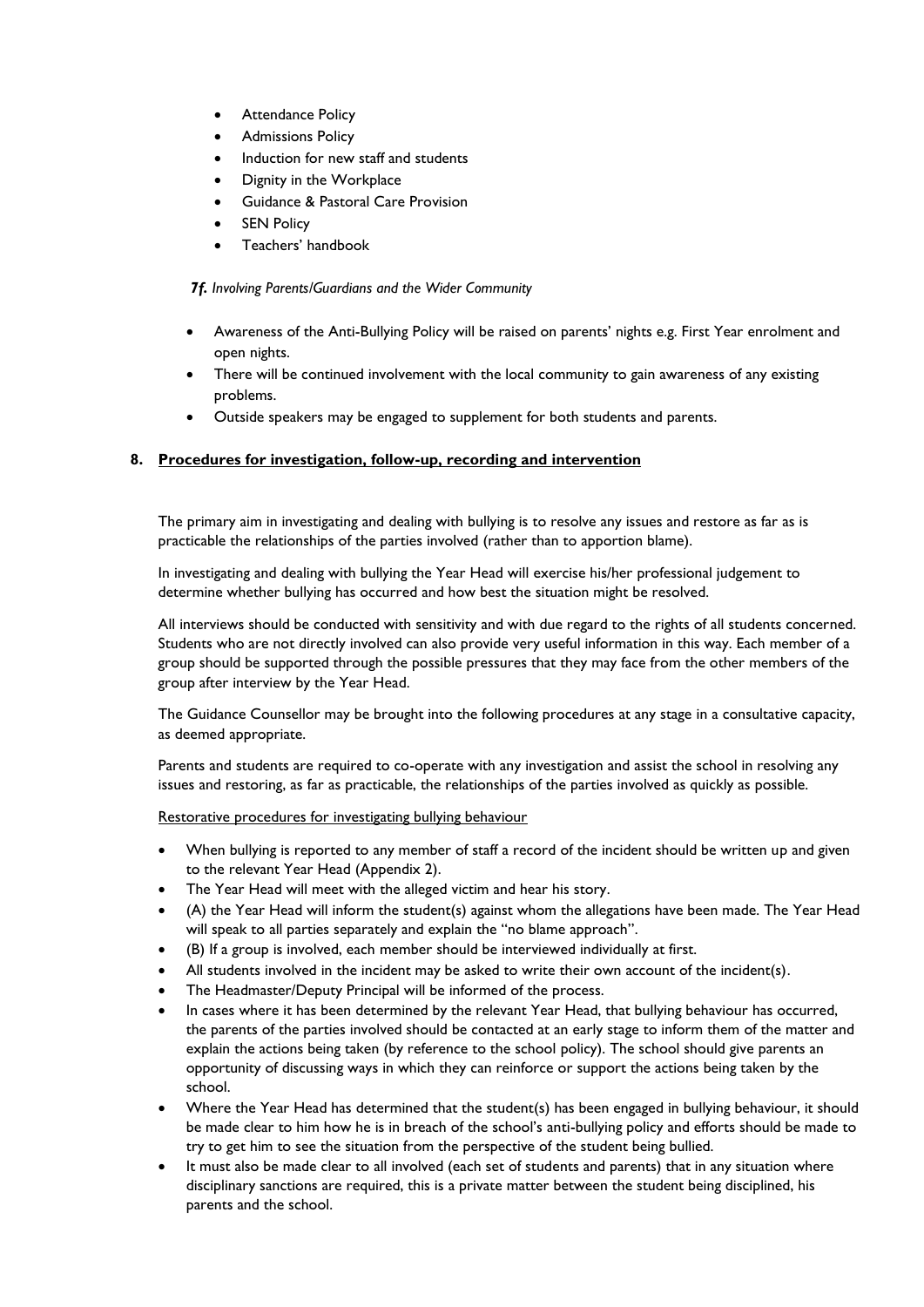- The Year Head will outline a fair outcome of appropriate: e.g. an apology, return of property etc.
- The Year Head will seek a verbal or written agreement re future behaviour.
- Follow-up meetings with the relevant parties involved should be arranged separately with a view to possibly bringing them together at a later date if the student who has been bullied is ready and agreeable.
- The students involved may be referred to the Guidance Counsellor.

Following the primary intervention, if the Year Head has concerns that the bullying behaviour has persisted or reoccurred the following procedures will be followed:

- The Headmaster/Deputy Principal will be informed that the behaviour has reoccurred.
- The Year Head and Headmaster/Deputy Principal will meet with the alleged victim and hear his story.
- The Year Head and Headmaster/Deputy Principal will inform the student(s) against whom further allegations have been made and hear his/ their stories.
- If a group is involved, each member should be interviewed individually.
- All students involved in the incident may be asked to write their own account of the incident(s).
- In investigating this allegation, the Year Head and the Headmaster/Deputy Principal will exercise their professional judgement to determine whether bullying has occurred.
- In cases that it has been determined by the relevant Year Head and /or the Headmaster/Deputy Principal, that bullying behaviour has occurred, the parents of the parties involved should be contacted at an early stage to inform them of the matter and explain the actions being taken (by reference to the school policy).
- The parents and students will be asked to meet with the Headmaster/Deputy Principal and the Year Head.
- Sanctions may/will be imposed.
- The Board of Management will be informed that a bullying incident has occurred.
- The student, as well as Parents/Guardians, may be asked to sign a written agreement re future behaviour.
- Contact may be made with other support agencies e.g. the HSE, a child psychologist/Garda Juvenile Liaison officer.
- Counselling will be offered within the school.

After the issue has been fully investigated, appropriate sanctions may be imposed in accordance with the school's code of behaviour. The future of the student in the school may be considered by the Board of Management.

In cases where formal procedures have been implemented where the first stage of the procedures has not resolved the situation, school representation by the student may be prohibited. This includes representing the school in debating, sports, and other co-curricular activities (this list is not exhaustive).

## Recording of bullying behaviour

It is imperative that all recording of bullying incidents is done in an objective and factual manner. The school's procedures for noting and reporting bullying behaviour are as follows:

## *Informal-pre-determination that bullying has occurred.*

- All staff must keep a written record of any incidents witnessed by them and notified to them. All incidents must be reported to the Year Head.
- While all reports, including anonymous reports of bullying, must be investigated and dealt with by the Year Head, the Year Head must keep a written record of the reports, the actions taken and any discussions with those involved regarding same.
- The Year Head must inform the Headmaster/ Deputy Principal of all incidents being investigated.

## *Informal-determination that bullying has occurred*

- If it is established by the Year Head that bullying has occurred, the Year Head must keep appropriate written records which will assist his/her efforts to resolve the issues and restore, as far as practicable, the relationship of the parties involved
- All files will be stored securely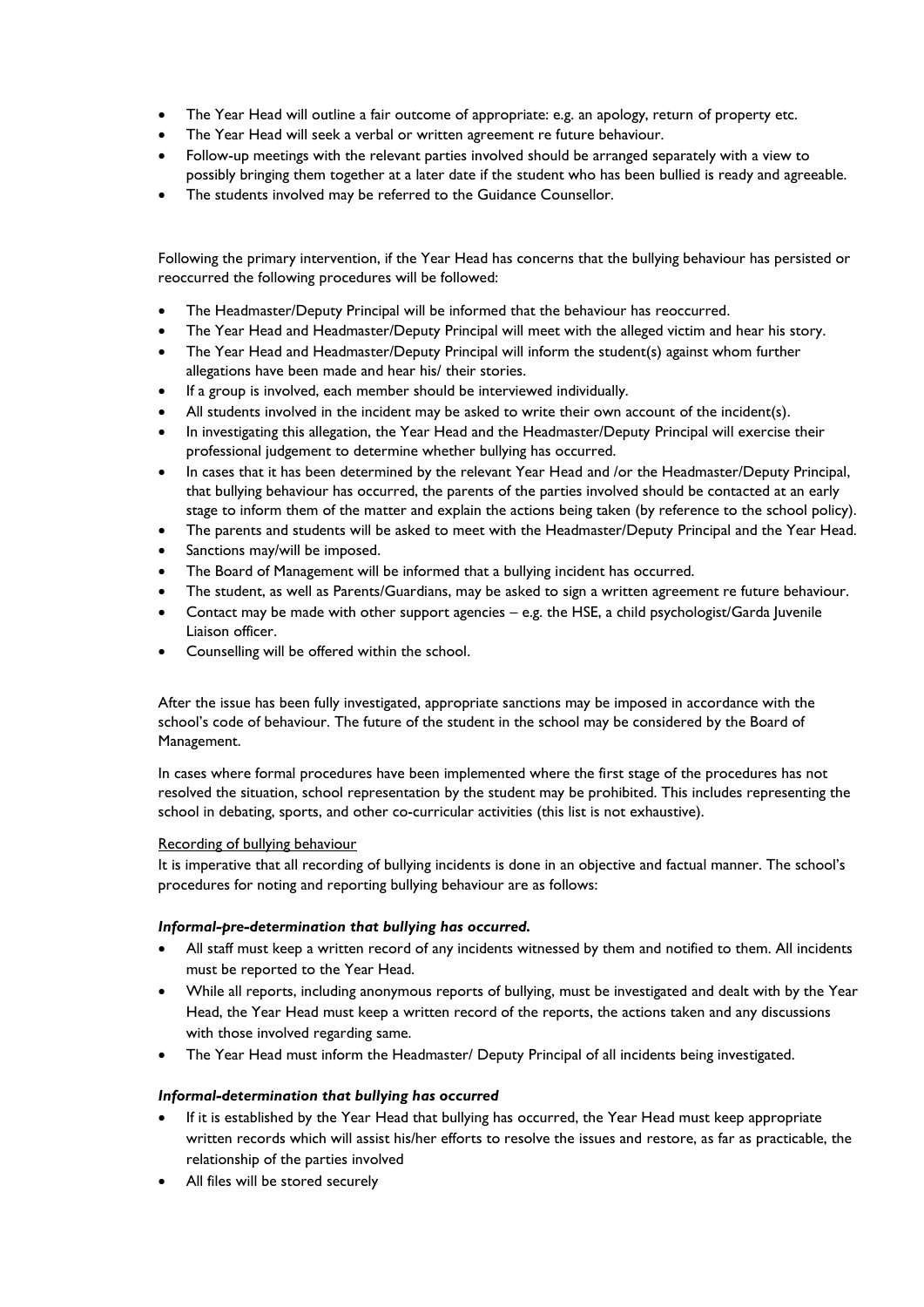## *Formal – Appendix 2 (From DES Procedures)*

The Year Head must use the recording template in Appendix 2 to record the bullying behaviour in the following circumstances:

- a) In cases where he/she considers that the bullying behaviour has not been adequately and appropriately addressed within 20 school days after he/she has determined that bullying behaviour occurred, and
- b) Where the school has decided as part of its anti-bullying policy that in certain circumstances bullying behaviour must be recorded and reported immediately to the Headmaster/Deputy Principal as applicable.

All potential bullying cases must be recorded and reported immediately to the Headmaster/Deputy Principal. These should be in line with the school's code of behaviour.

When the recording template is used, it must be retained by the Year Head in question and a copy maintained by the Headmaster. The Headmaster/Deputy Principal, Year Head and Guidance Counsellor will have access to them. Files will be retained in accordance with The *Data Protection Act (2018)* and the European *General Data Protection Regulation (2016).*

## *Follow Up*

In determining whether a bullying case has been adequately and appropriately addressed the Year Head must, as part of his/her professional judgement, take the following factors into account:

- Whether the bullying has ceased;
- Whether any issues between the parties have been resolved as far as is practicable;
- Whether the relationships between the parties has been restored as far as it is practicable;
- Any feedback received from the parties involved, their parent(s)/guardian(s) or the Headmaster/Deputy Principal.

Follow up meetings with the relevant parties involved should be arranged separately with a view to possibly bringing them together at a later date if the student who has been bullied is ready and agreeable. Where a Parent(s)/Guardian(s) is not satisfied that the school has dealt with a bullying case in accordance with these procedures, the parent(s)/guardian(s) must be referred as appropriate, to the school's complaint procedures.

In the event that a parent(s)/guardian(s) has exhausted the school's complaints procedures and is still not satisfied, the school must advise the parent(s)/guardian(s) of their right to make a complaint to the Ombudsman for Children.

9. The school's programme of support for working with pupils affected by bullying is as follows:

The primary aim for the Year Head in investigating and dealing with bullying is to resolve any issues and restore, as far as is practicable, the relationships of the parties involved. The purpose is not to apportion blame.

The victim will receive the utmost privacy and confidentiality in the initial, and subsequent investigations. They will be given the opportunity of speaking with the Guidance Counsellor and any member of the Pastoral Care Team will be available to talk to them.

In a case where sanctions need to be imposed, they will be enforced, as per the school's Code of Behaviour, by the Year Head, Deputy Principal or Headmaster.

Following an investigated incident of bullying, the behaviour of the students involved will be monitored.

Staff will be informed if necessary, of developments in bullying incidents. They may be asked to monitor and observe the students or classes involved in specific incidents and to pass on these observations to a member of the Year Head or Care team.

Parents or guardians will be informed of serious incidents and if necessary, they may be required to join in the restorative based approach to resolving the issue.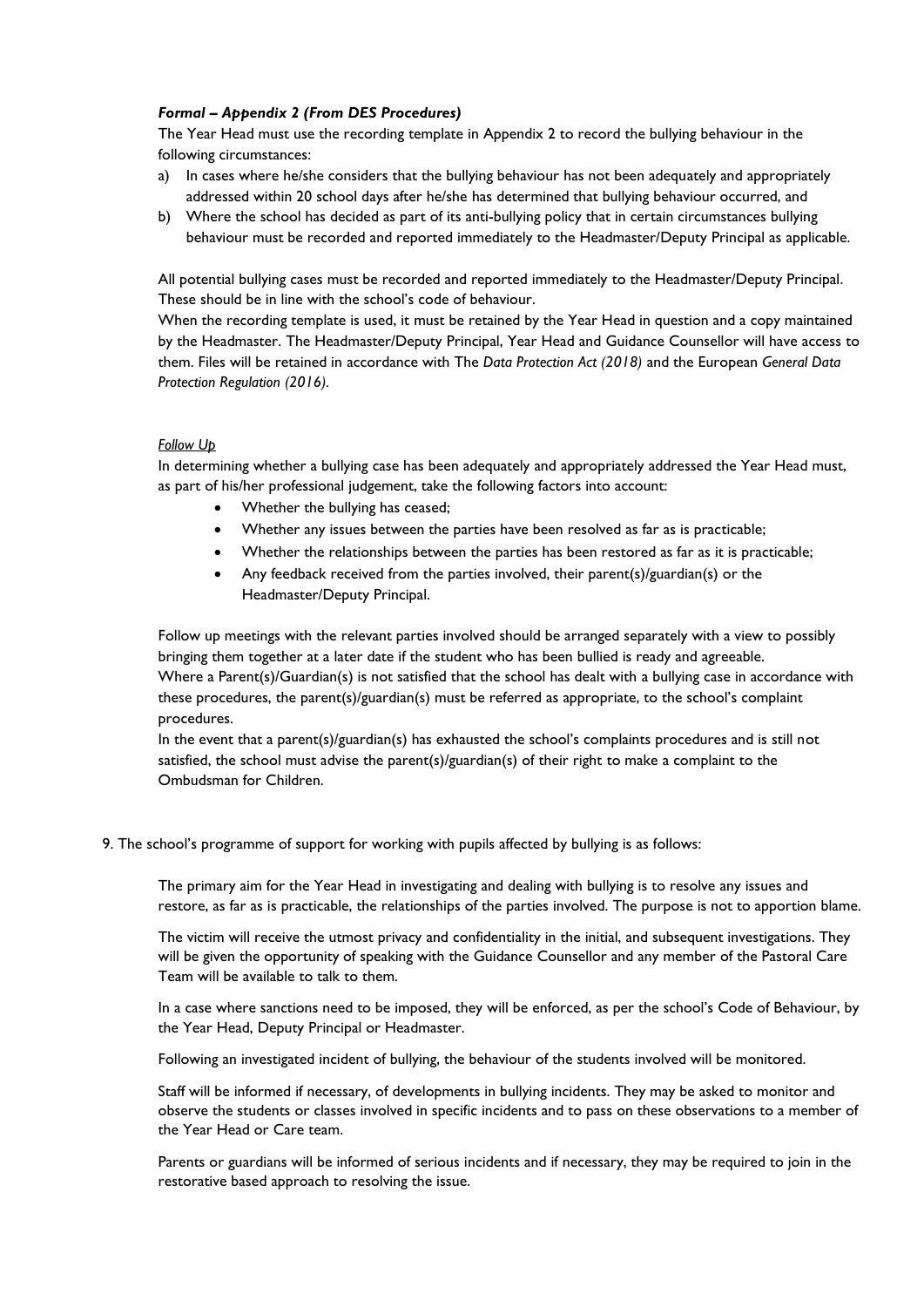All in-school supports and opportunities will be provided for the students affected by bullying to participate in activities designed to raise their self-esteem, to develop friendships and social skills and build resilience e.g.

- Pastoral Care system
- Prefect Support system
- Buddy/Peer support
- Care Team/Guidance Counsellor

If students require counselling or other supports the school will endeavour to liaise with the appropriate agencies to organise same. This may be for the student affected by bullying or involved in the bullying behaviour.

Students should understand that there are no innocent bystanders and that all incidents of bullying behaviour must be reported to a teacher.

10. This policy was adopted by the Board of Management on \_\_\_\_\_\_\_\_\_\_\_\_\_\_\_\_\_ [date].

11. This policy has been made available to school personnel and will be made accessible on the school website (is readily accessible to parents and pupils on request) and provided to the Parents' Association.

12.This policy and its implementation will be reviewed by the Board of Management periodically. Written notification that the review has been completed will be made available to school personnel, published on the school website (is readily accessible to parents and pupils on request) and provided to the Parents' Association.

| Signed:                              | Signed:      |  |
|--------------------------------------|--------------|--|
| (Chairperson of Board of Management) | (Headmaster) |  |
| Date:                                | Date:        |  |

Date of next review: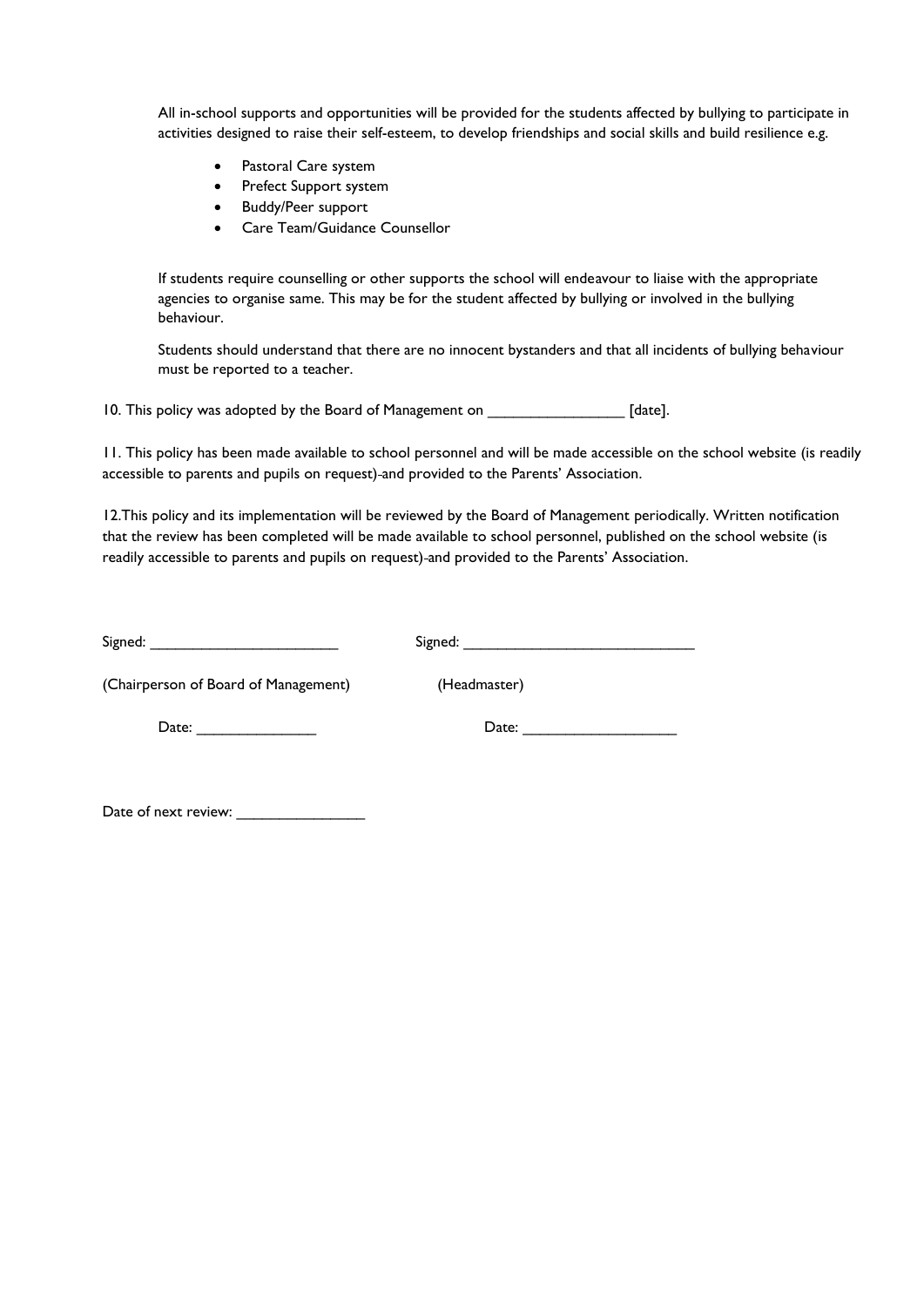## **Appendix 1: Types and Signs of Bullying**

## **Types of bullying:**

The following are some examples of unacceptable behaviour. This list is not an exhaustive list. Similarly, unacceptable behaviours may be considered as bullying.

## *General*

- Harassment based on any of the nine grounds in the equality legislation e.g. Sexual harassment, homophobic bullying, racist bullying etc…
- Physical aggression, damage to property
- Name-calling, jealousy and slagging
- The production, display or circulation of written words, pictures or other materials aimed at intimidation, name belittling and gestures
- Graffiti, sniggering, sarcastic remarks and extortion
- Intimidation, name belittling, gestures
- The "look", staring, degrading remarks re body shape
- Putting down a student for working well and achieving
- Talking loud enough so that the victim can hear
- Invasion of personal space
- A combination of any of the types listed
- Abusing social network sites including Facebook, Twitter, Instagram, Viber, YouTube, Ask.fm, Tumblr, multimedia sites, and any other sites developed subsequent to this policy during and outside of school hours, including all school outings and events

## *Homophobic*

- Name-calling /using graffiti e.g. "Gay", "queer", "lesbian", etc…
- Spreading rumours about a person's sexual orientation
- Taunting a person of a different sexual orientation

## *Racial*

Discrimination, prejudice, comments or insults about:

- colour
- nationality
- culture
- social class
- religious beliefs
- ethnic or
- traveller background

## *Relational*

This involves manipulating relationships as a means of bullying. Behaviours include:

- Whispering in company so as to exclude another.
- Malicious gossip
- Isolation & exclusion
- Ignoring, turning others against a student
- Excluding from the group
- Taking someone's friends away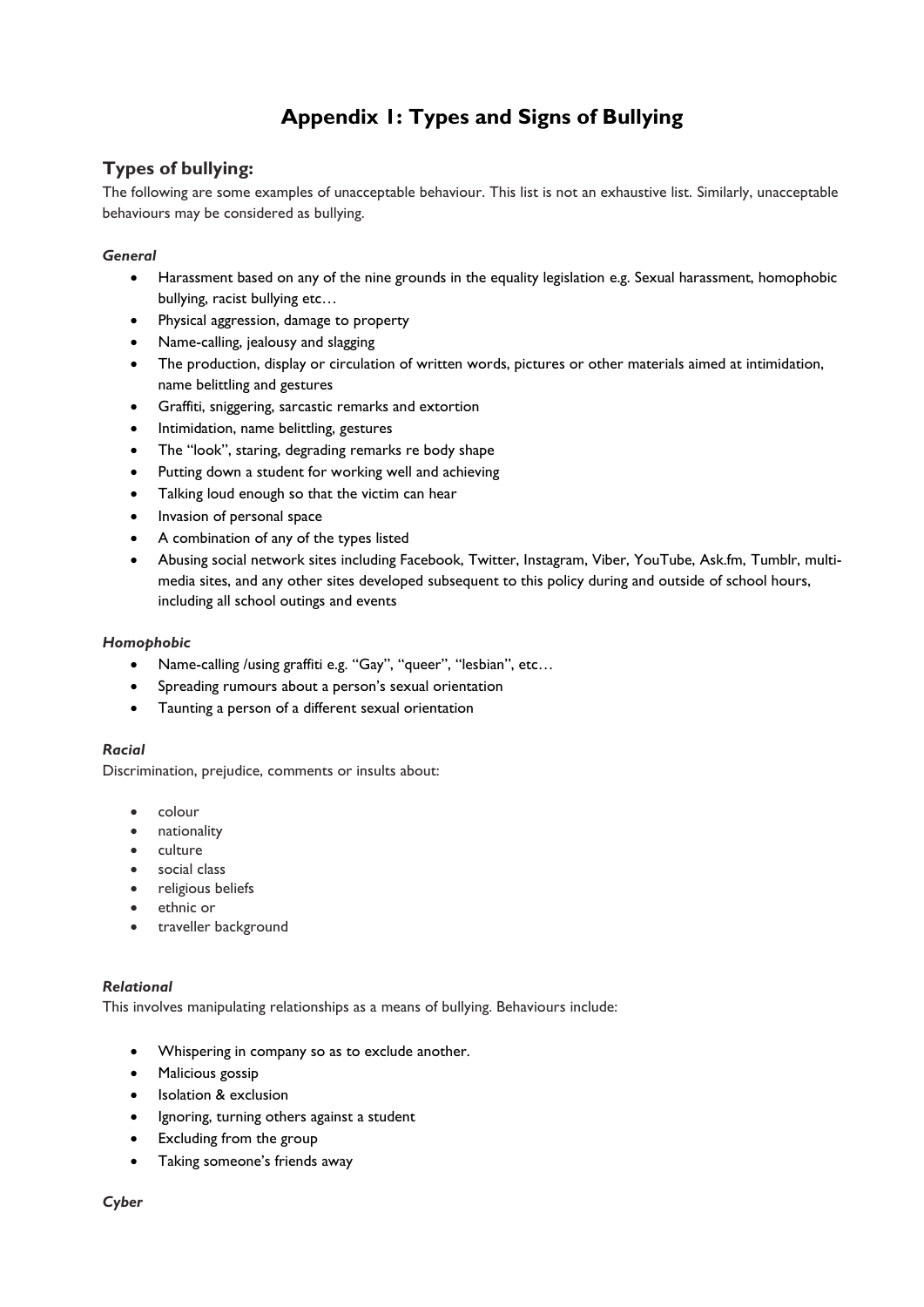- Silent telephone/mobile phone calls
- Use of mobile phones during school hours to access social network sites
- Abusive telephone/mobile phone calls
- Abusive text messages
- Abusive email
- Abusive website comments/blogs/pictures e.g. Facebook, Twitter and others
- Any misuse of Information and Communication Technology
- Video recording without the person's permission
- Taking/sending photographs by electronic device
- Creating sites about a specific person
- Breaking confidence.

## *Sexual*

- Unwelcome sexual comments or touching
- Unwelcome sexual texts or emails.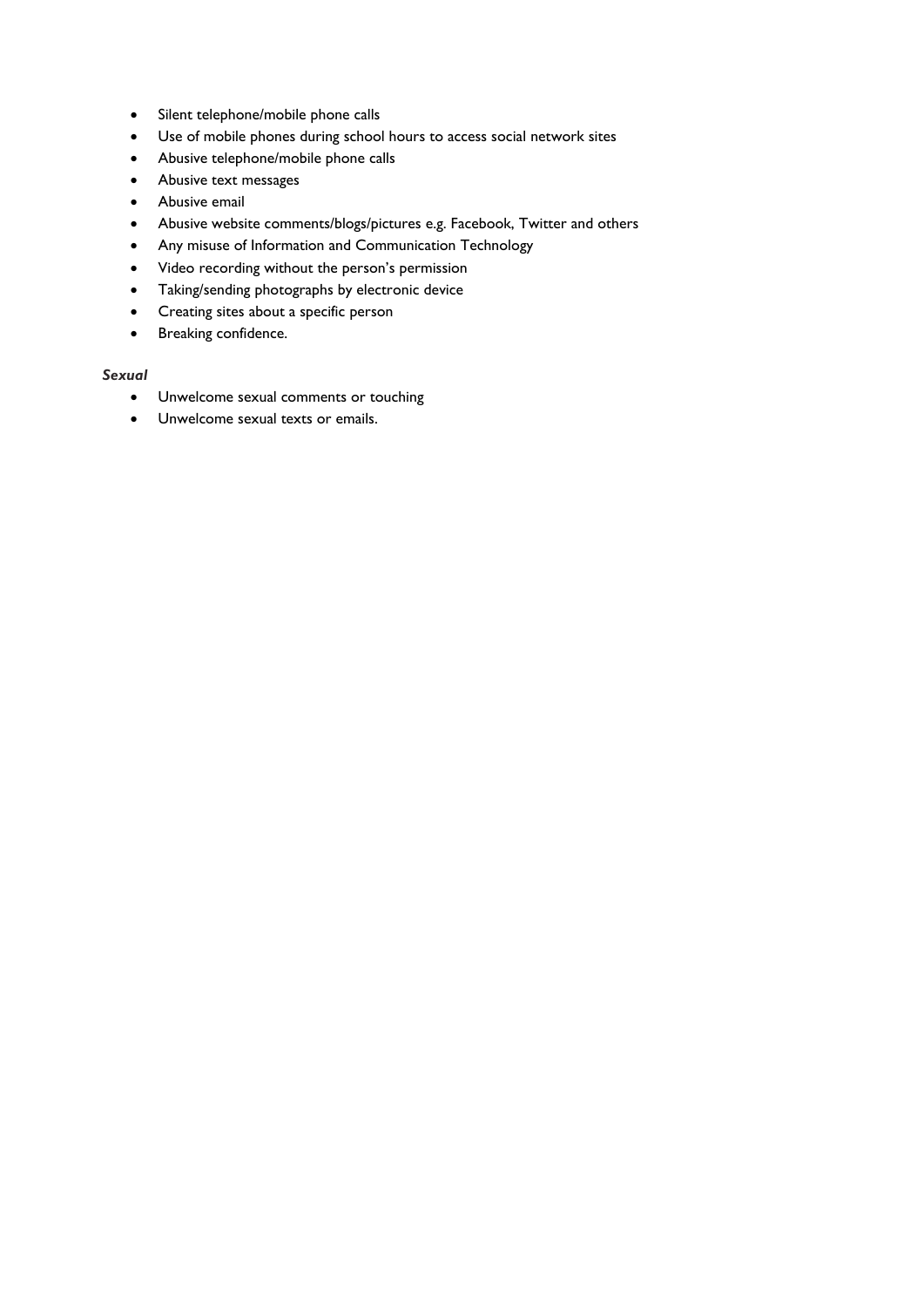## **Signs and Indicators of Bullying**

Students who are being bullied may develop feelings of insecurity and extreme anxiety and thus become more vulnerable. Self-confidence may be damaged with the consequent lowering of self-esteem. While they may not talk about what is happening to them their suffering is indicated through changes in mood and behaviour. Bullying may occasionally result in suicide. It is therefore important to be alert to changes in behaviour as early intervention is desirable.

The outcomes of bullying and harassment on the victim are often manifest in the following ways:

| Psychological                                                                                                                                                                                                                                              | <b>Behavioural</b>                                                                                                                                                                                                                                                                                                                                                                                                                                                                                                                                                                                                                                                                                                                                                                                             |  |
|------------------------------------------------------------------------------------------------------------------------------------------------------------------------------------------------------------------------------------------------------------|----------------------------------------------------------------------------------------------------------------------------------------------------------------------------------------------------------------------------------------------------------------------------------------------------------------------------------------------------------------------------------------------------------------------------------------------------------------------------------------------------------------------------------------------------------------------------------------------------------------------------------------------------------------------------------------------------------------------------------------------------------------------------------------------------------------|--|
| anger<br>anxiety<br>distress<br>frustration<br>depression<br>panic<br>indifference<br>fear<br>attempted suicide<br>shame and feelings of worthlessness<br>$\bullet$<br>loss of trust in friends and their inability to support<br>$\bullet$<br>and protect | increased irritability and nervousness<br>$\bullet$<br>unexplained changes in mood<br>increased aggressiveness<br>may believe that they deserve to be bullied<br>becoming withdrawn<br>excessive tearfulness or sensitivity to criticism<br>substance abuse<br>becoming obsessive<br>nightmares                                                                                                                                                                                                                                                                                                                                                                                                                                                                                                                |  |
| <b>Physical Manifestations</b><br>chest pains<br>pattern of minor illness<br>insomnia<br>stomach problems<br>eating problems<br>fatigue and lethargy<br>$\bullet$<br>headaches<br>sweats<br>inconsistent explanations for cuts and bruises                 | Social, Interpersonal and School Related<br>anxiety about travelling to and from school<br>mitching<br>late home from school without any plausible<br>explanation<br>fear of using school toilet during breaks<br>fear of being out of sight of adults<br>becoming isolated in class<br>$\bullet$<br>becoming withdrawn<br>$\bullet$<br>reluctance to discuss the problem<br>$\bullet$<br>unwilling to go to school<br>$\bullet$<br>lack of creativity and initiative<br>beginning to bully small/younger students<br>possessions missing or damaged<br>$\bullet$<br>increased and excessive requests for money<br>$\bullet$<br>deterioration in school performance and motivation<br>loss of interest or concentration in school<br>unusual concerns about physical appearance,<br>attributes, mannerisms etc |  |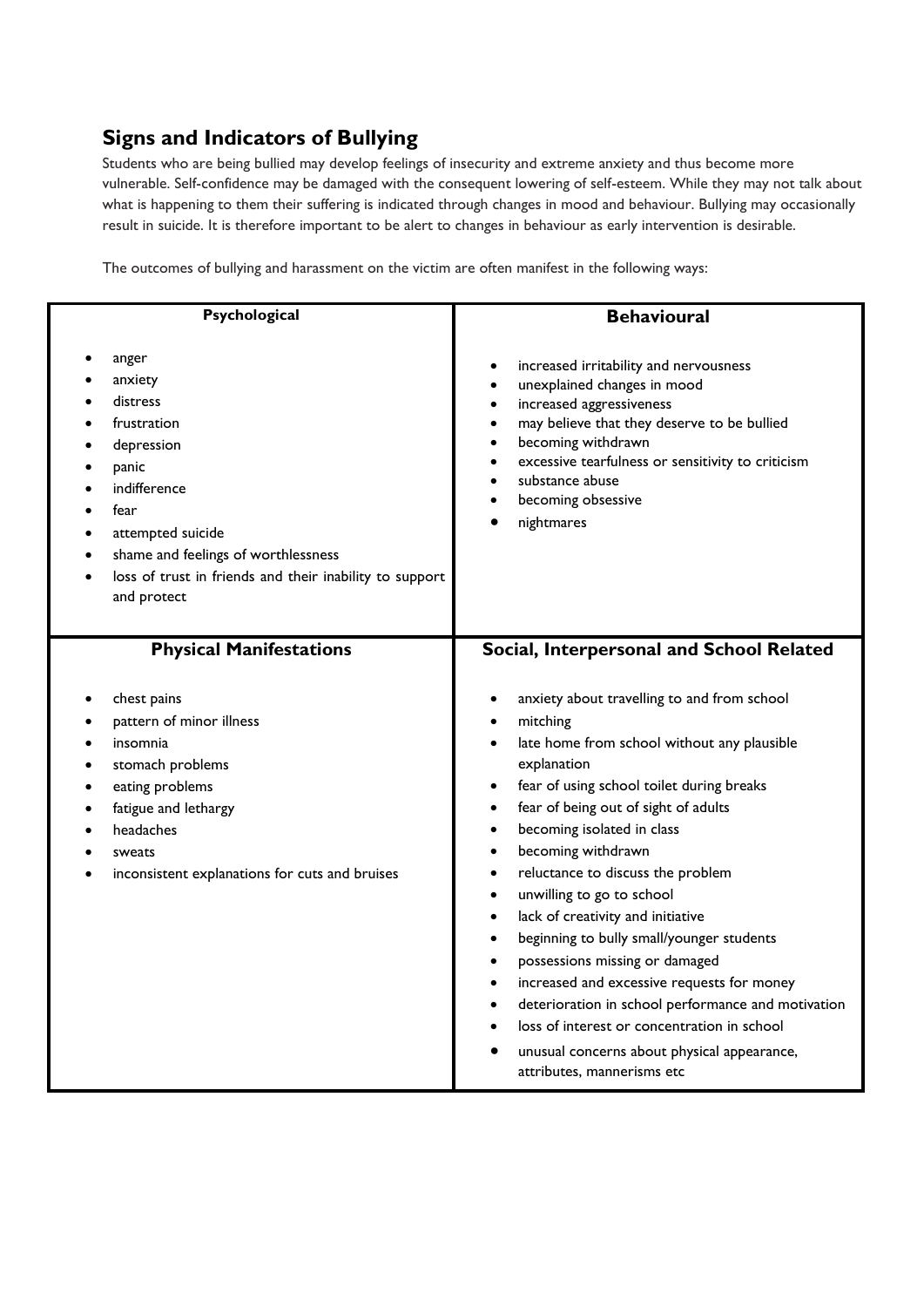## **Appendix 2A Practical tips for building a positive school culture and climate**

The following are some practical tips for immediate actions that can be taken to help build a positive school culture and climate and to help prevent and tackle bullying behaviour.

Model respectful behaviour to all members of the school community at all times.

Explicitly teach pupils what respectful language and respectful behaviour looks like, acts like,sounds like, and feels like in class and around the school.

Display key respect messages in classrooms, in assembly areas and around the school. Involvepupils in the development of these messages.

Catch them being good - notice and acknowledge desired respectful behaviour by providing positive attention.

Consistently tackle the use of discriminatory and derogatory language in the school – this includes homophobic and racist language and language that is belittling of pupils with a disability or SEN. Give constructive feedback to pupils when respectful behaviour and respectful language are absent.Have a system of encouragement and rewards to promote desired behaviour and compliance withthe school rules and routines.

Explicitly teach pupils about the appropriate use of social media.

Positively encourage pupils to comply with the school rules on mobile phone and internet use. Follow up and follow through with pupils who ignore the rules.

Actively involve parents and/or the Parents' Association in awareness raising campaigns around social media.

Actively promote the right of every member of the school community to be safe and secure in school. Highlight and explicitly teach school rules in pupil friendly language in the classroom and in common areas.

All staff can actively watch out for signs of bullying behaviour. Ensure

there is adequate playground/school yard/outdoor supervision.

School staff can get pupils to help them to identify bullying "hot spots" and "hot times" for bullying in the school.

o Hot spots tend to be in the playground/school yard/outdoor areas, changingrooms, corridors, and other areas of unstructured supervision.

Hot times again tend to be times where there is less structured supervision such aswhen pupils are in the playground/school yard or moving classrooms.

Support the establishment and work of student councils.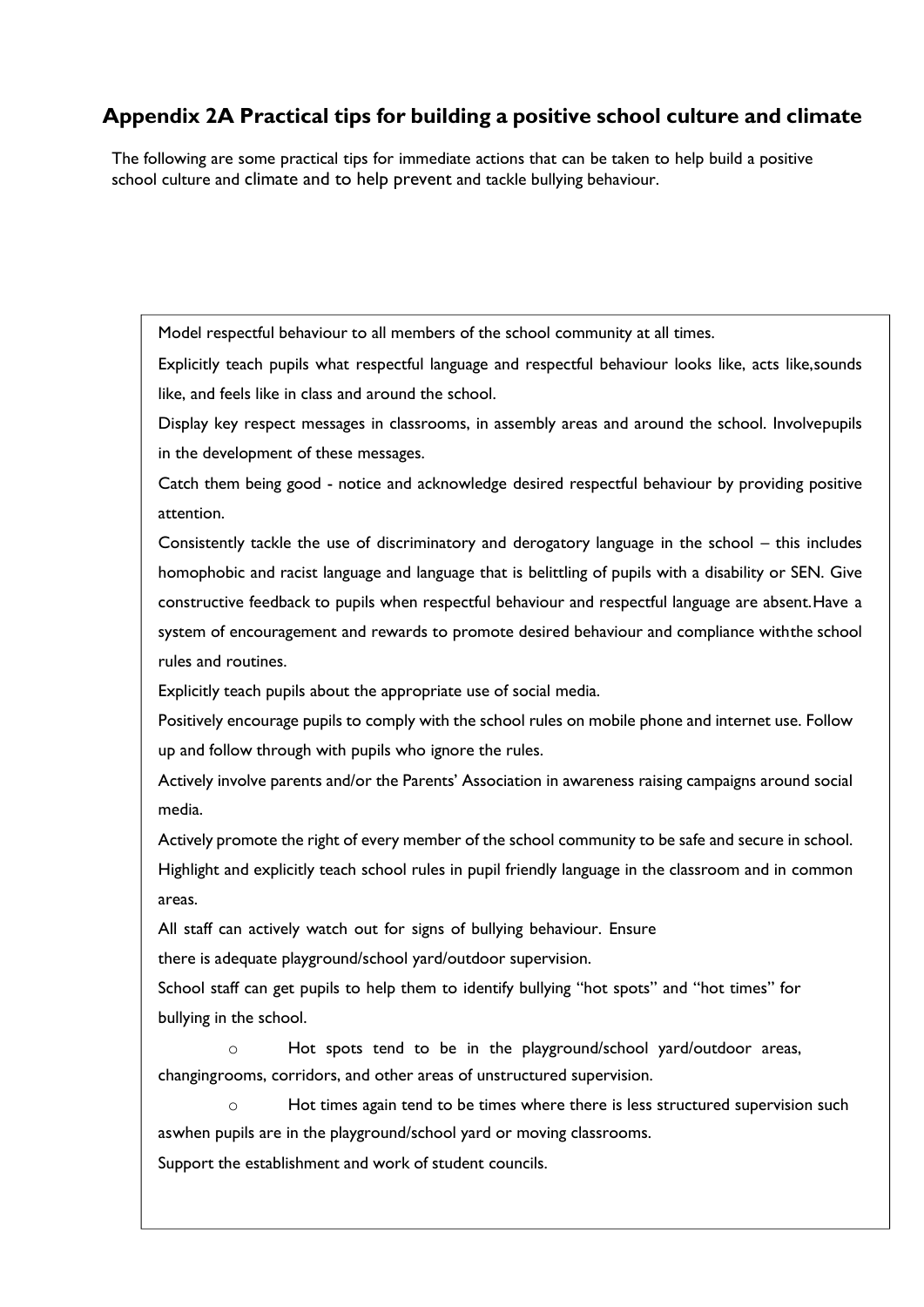## **Appendix 2B Summary of key provisions at Gonzaga College SJ for building a positive school culture and climate**

**Whole-School Support for All -** Interventions delivered at whole-school level to support and promote positive behaviour and wellbeing for all

- Co-ordinator of Wellbeing
- Guidance Counsellor
- Whole School Guidance Plan
- Critical Incident Response Plan
- Pastoral Care Teams Year Heads
- Class Form/ SPHE Tutors system & journal monitoring
- Record Systems
- Student Referral Forms
- Restorative Practices used by Year Heads, Form Tutors & Guidance Counsellor
- Council/Prefects/Surveys/Focus Groups etc. (Prefects assisting 1st & 2<sup>nd</sup> year students)
- Student voice Student Council
- School Council initiatives
- Parent engagement
- Full Wellbeing Programme
- SPHE & RSE Policies
- Wellbeing: SPHE Curriculum from 1st-4th Year
- Wellbeing: RSE Curriculum for all years
- Wellbeing: PE Curriculum offered to all years
- Wellbeing Creative Arts: 1st Year Choir, School Orchestra, School Choir, School musical 5<sup>th</sup> year annually, School play  $-$  1<sup>st</sup> year and 6<sup>th</sup> Year annually, Art & Drama
- Anti-bullying Policy/Programme/Events/Competitions
- School Induction Programme
- Bespoke Retreat Programme 1st to 6th year
- Meditation Room
- Full Library services
- Study Skills from  $1st 6th$  Year
- Peer Tutoring Programme
- ICPA Other areas of learning audit during lunior Cycle
- Wide range of after school sports offered (table tennis, badminton, rugby, basketball, tennis, cross country, cricket, GAA etc.) Afterschool chess & board games clubs
- IT Skills Computer room, Coding club
- Public Speaking Junior & Senior debating
- Field Trips including foreign trips and French exchanges
- Gaisce Award (Transition Year)
- Green Schools Committee initiatives
- Debating club
- Model United Nations club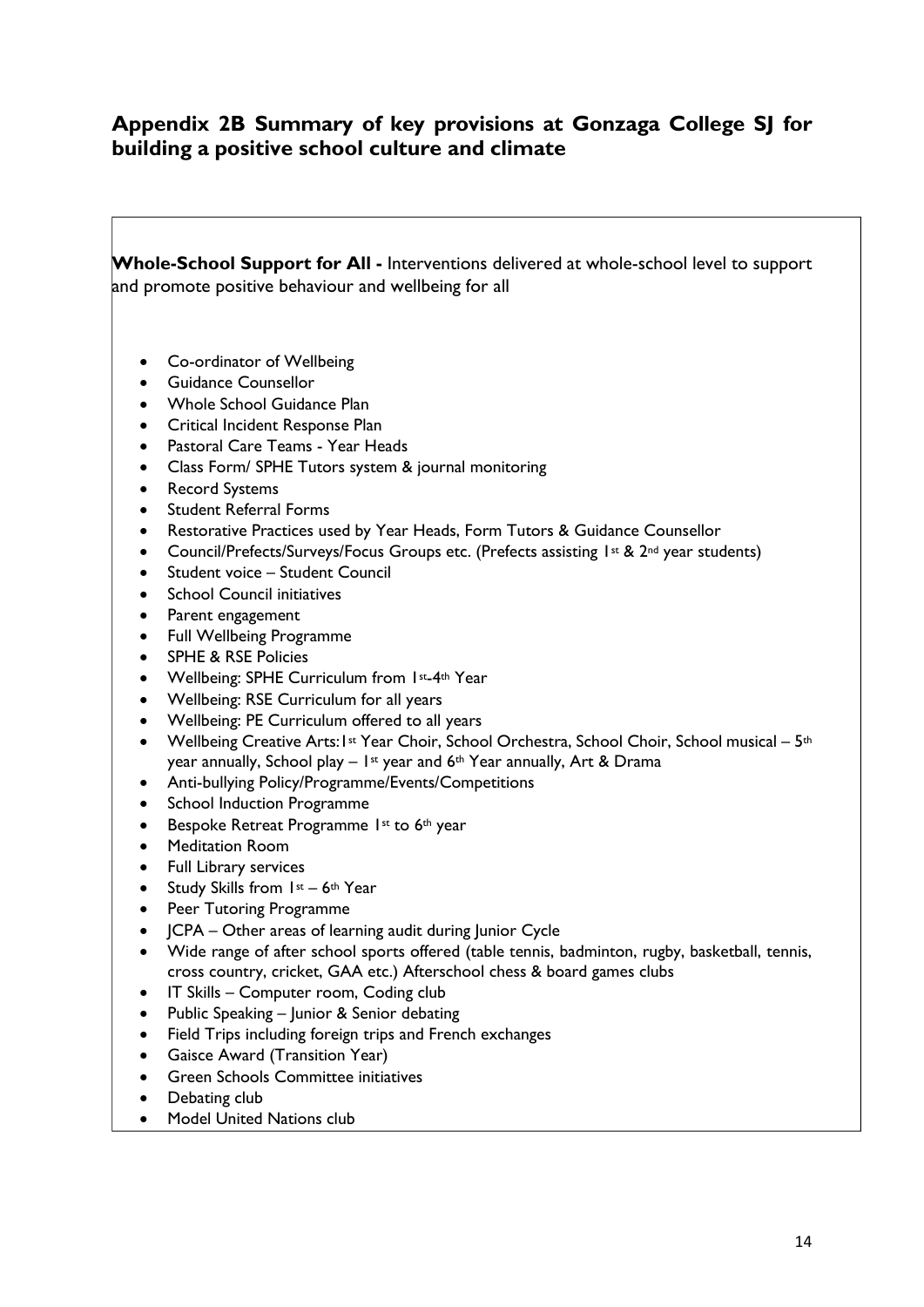## **Appendix 3: Template for recording bullying behaviour**

## **1. Name of the student being bullied and class group**

Name Class

## 2. **Name(s) and class(es) of student(s) engaged in bullying behaviour**

## 3. **Source of bullying concern** (tick the relevant box(es))\*

| Student concerned |  |
|-------------------|--|
| Other Student     |  |
| Parent            |  |
| Teacher           |  |
| Other             |  |

## 4. **Location of incident(s)** (tick the relevant box(es))\*

| School grounds    |  |
|-------------------|--|
| Classroom         |  |
| Corridor          |  |
| <b>Toilets</b>    |  |
| <b>School Bus</b> |  |
| Other             |  |

## **5. Name of person(s) who reported** the bullying concern

## **6. Type** of Bullying Behaviour (tick relevant box(es)) \*

| Physical Aggression | Cyber-bullying          |
|---------------------|-------------------------|
| Damage to Property  | Intimidation            |
| Isolation/Exclusion | <b>Malicious Gossip</b> |
| Name Calling        | Other (specify)         |

**7. Where behaviour is regarded as identity-based bullying, indicate the relevant category:**